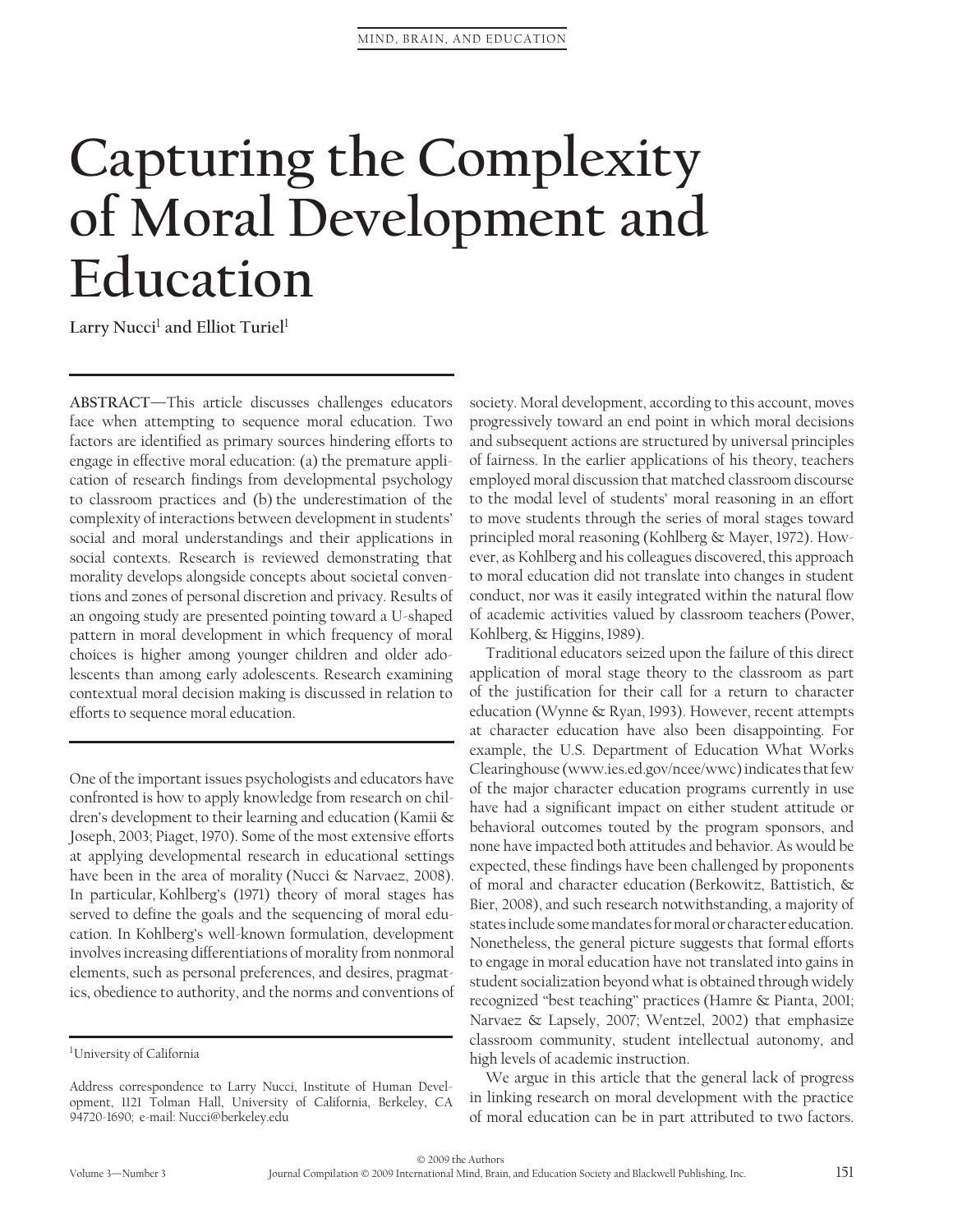The first is the premature translation of ongoing psychological research on children's moral development directly into recommendations for teaching practices, what Kohlberg referred to as the ''psychologist's fallacy.'' The second and related factor has been the underestimation of the complexities at work in the interactions between development and context in generating moral decisions and actions. We discuss the results of some of our recent work in relation to these considerations. Our hope is that a more realistic appraisal of what we are discovering about moral development and contextualized moral decision making will aid teachers in appropriately considering developmental sequences when constructing educational practices contributing to their students' morality.

### **WHAT WE ARE LEARNING ABOUT MORAL DEVELOPMENT**

A common approach to explaining development is to look for age-related changes on a topic or issue. These topics might include matters such as language, logic, number or mathematics, space (or other aspects of the physical world), morality, social relationships, psychological understandings, or emotions. The strategy of charting out developmental progressions that are at least loosely associated with age is particularly evident in structural developmental approaches—a general theoretical perspective within which we have worked. In our work on moral, social, and personal judgments, however, we have found ourselves taking an approach that did not focus on age-related changes (Turiel, 1983, 2002). This came about because of unexpected findings regarding progression from "conventional morality" (stage 4) to ''postconventional morality'' (stage 5) described in Kohlberg's sequence of the development of moral judgments. In an attempt to analyze the transition from moral thinking that does not differentiate morality from social conventions, norms, and authority to a morality in which such differentiations are made, we obtained two key findings (Turiel, 1975). One was that the transition from stage 4 to stage 5 could not be explained as entailing differentiations of morality from social conventions. The second was that even younger children (as young as 4 years of age) distinguished morality from conventions (Nucci & Turiel, 1978; Weston & Turiel, 1980).

Our research then focused on identifying social conceptual domains and how children's moral judgments differ from their judgments in other basic domains, including the domain of personal jurisdiction (Nucci, 1996). We concentrated on what turned out to be complex configurations of children's judgments within each domain, which served to describe the features of the domains of moral, social conventional, and personal thinking (we also investigated a number of related issues, including the types of social experiences associated with each domain). We found that children,

adolescents, and young adults distinguish the domains in similar ways and that each domain stemmed from different types of social interactions. Although we conducted some investigations of developmental levels of thinking in the social conventional (Turiel, 1983) and personal domains (Nucci, 1996), much of the research was designed to verify the taxonomy of the domains, including studies in several cultural contexts (see Turiel, 1983; Wainryb, 2006) and studies of the application of moral understandings in a variety of situational contexts (see Helwig, 1995; Killen, Margie, & Sinno, 2006; Wainryb, 1991).

The purposes and achievements of a concentration on identifying domains have sometimes been misunderstood and even distorted. Some have maintained that we take a nativist position because we proposed that, for instance, moral judgments are differentiated from judgments about social conventions by the early ages of 3, 4, or 5 years (Glassman  $\&$ Zan, 1995). The attribution of nativism to us has been made even though we often explicitly maintained that thinking in these domains develops out of constructions through children's social experiences and interactions (Nucci& Nucci, 1982; Nucci & Turiel, 1978). The attribution of nativism seems to be based on the presumption that, if we maintain that judgments appear by early childhood, then we must be saying they are inborn. However, many social experiences contributing to development occur in the first few years of life (Piaget, 1932). Some may also presume that moral development must involve a process of differentiating morality from other considerations.

A part of the (false) attribution of nativism stems from our proposition that the distinctions among domains, in some ways, are similar across a wide age range. Because we have identified commonalities in judgments across ages, it has also been said that we are unconcerned with development and that the formulations of sequences of the development of moral judgments proposed by Piaget and Kohlberg should be acceptedinsteadof the domainformulations (Lourenco,2003). If, however, the research on domains shows that children and adolescents make differentiations that are not supposed to be made until later in development (in the shift to autonomy or to postconventional thinking) according to the Piaget and Kohlberg propositions, it makes little sense to accept these propositions because alternative developmental sequences in the moral domain have not yet been fully defined.

Our proposition is that the moral, conventional, and personal domains constitute separate developmental pathways and that, therefore, before adequate analyses of developmental progressions can be made, it is necessary to delineate the features of each type of thought, what distinguishes the domains, and how they are applied in situational contexts. Indeed, findings on the application of domains of thought, including moral judgments, serve to complicate analyses of individual progressions and by extension efforts to define learning sequences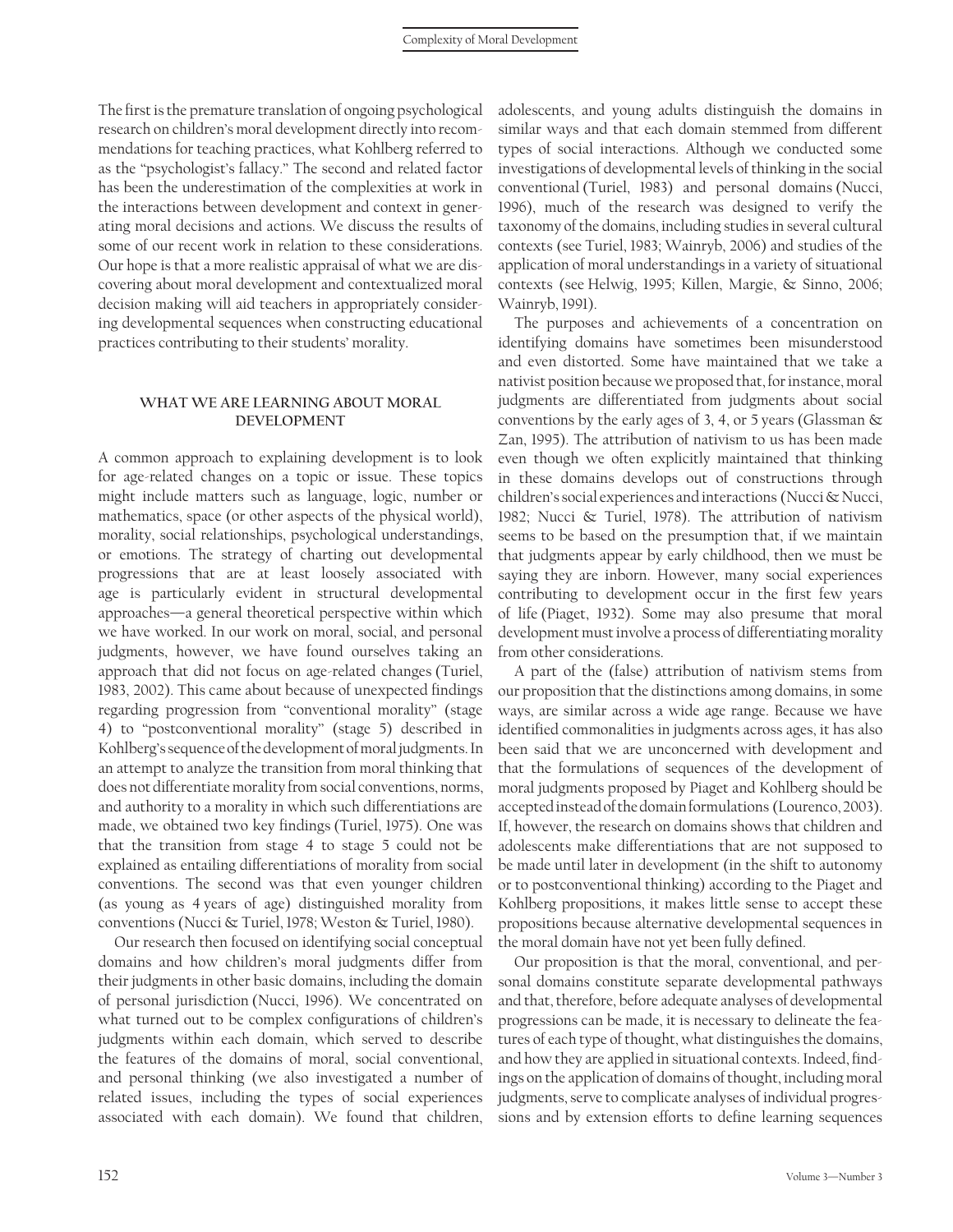for moral or character education. We come back to these interactions and complexities in the next section.

With these issues of contexts and coordination in mind, we have begun to explore age-related patterns in children's and adolescents' moral reasoning. We refer interested readers to other sources for our work on developmental sequences in the conventional (Nucci, Becker, & Horn, 2004; Turiel, 1983) and personal domains (Nucci, 1996). In our most recent work, we have focused on moral judgments about situations involving harm or human welfare, building from prior investigations indicating that morality begins in early childhood with a focus uponissuesof harm to the self andothers. Davidson,Turiel, and Black (1983) found that up to about age 7 moral judgments are primarily regulated by concerns for maintaining welfare and avoiding harm and arelimited to directly accessible acts. Young children's morality is not yet structured by understandings of fairness as reciprocity. Thus, young children have a difficult time making moral judgments when the needs of more than one person are at stake (Damon, 1977).

In the work on age-related patterns of moral reasoning, we have looked at how children and adolescents above the age of 7 years reason about situations involving human welfare that vary in terms of whether they involve a conflict between the goals and needs of the self and those of another person, and the nature of the relationship the primary actor has with that other person. In sum, we looked at the nature of age-related shifts in children's and adolescents' tendency to coordinate elements involving moral decisions.

The study investigated several variables and followed a complex design that is beyond the scope of this article. However, the highlightof the basic findings can be summarized in terms of the central themes of the research. In this study, we presented participants with three basic types of scenarios: direct harm (hitting), indirect harm (whether to return money to someone who unknowingly dropped it), and helping someone in need.

The harm conditions are of two types. In one case, the harm involves directly hitting and hurting another person. In the other, indirect harm situation, the protagonist in the scenario does not have enough money to participate in an activity with his/her friends. The protagonist had tried to earn the money to be able to participate, but came up \$10 short. A few days before the day of the activity, the protagonist boards an empty bus. Soon afterward a second person boards the bus and drops a \$10 bill while reaching for the money to pay the bus fare. Neither the driver nor the passenger is aware of the \$10 bill on the floor. The protagonist has to decide whether to tell the passenger that he/she dropped the \$10 bill or keep silent and pick up the bill and keep it. The helping situations describe a child who falls and is injured. The protagonist must decide whether to seek help for the injured child or continue without helping in order to be on time for an activity that the central figure in the story wants to do.

For each of these situations, we varied the cost of moral action by presenting situations where moral action was not in conflict with other goals of the actor, situations where the action was in conflict with a need or desire of the actor, and finally where the action was in conflict with a need of another person.

Finally, the scenarios also varied the characteristics of the other child depicted in the situation. The other child was described simply as a ''girl'' or ''boy'' or as someone who had antagonized the child the previous day by teasing and making fun of him/her the day before or as a vulnerable child who falls or drops money because of a handicapping condition or engages in hitting because of an inability to control emotions. These characteristics of the other were intended to impact the degree of empathy for the other child in the moral conflict situations. Participants in the study were in four age groups: early elementary (7–8 years), middle elementary (10–11 years), middle school (13–14 years), and high school (16–17 years). Children were heterogeneous in terms of race and ethnicity and were drawn from urban and suburban settings in two regions of the country.

### **Direct Harm**

The direct harm situations all revolved around the act of hitting another person. In the unconflicted scenarios, the protagonist was described as being in a bad mood and hitting another child without provocation. There were two conflict scenarios. The conflict with self-interest scenarios involved hitting in response to being hit by another child; the second set of conflict scenarios revolved around whether to use hitting as a response to a child who is hitting and hurting another child.

In these direct harm situations, virtually all respondents across ages indicated that the protagonist in the unconflicted situation would be wrong to engage in hitting and that the protagonist had no right to engage in the behavior. This is not surprising given that a 3-year-old would treat unprovoked hitting as wrong. Results from the two conflict situations were mixed. Participants were more likely to say that it would be all right to engage in hitting as a response to being hit by another child. At least half of the children at each age argued that one would have a ''right'' to self-defense in such a situation. The percentage of children claiming this "right" was higher among early adolescents (10- to 14-year-olds) than for 8- and 16-yearold participants. When the child doing the initial hitting was described as emotionally vulnerable, however, the acceptance of hitting as morally acceptable self-defense disappeared. Across ages 90% or more of the participants judged that it would be wrong to engage in hitting in response to being hit by such a child. Participants argued that one should instead flee the situation or seek help rather than engaging in hitting.

The patterns of judgments about hitting as a response to intercede in a case where another child is being hit followed the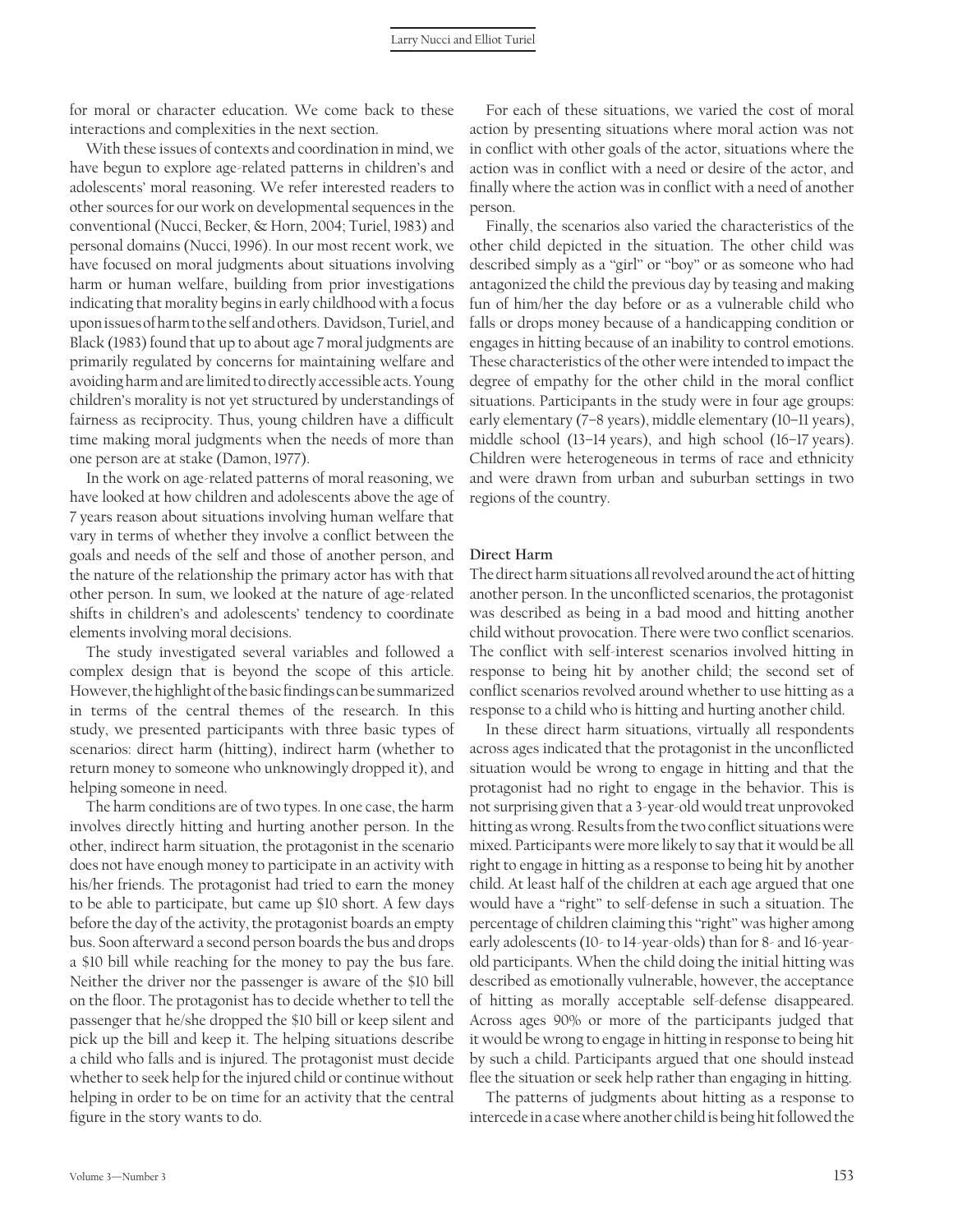same basic developmental pattern as the case of self-defense with 8- and 16-year-olds less likely than early adolescents to endorse hitting. However, the overall willingness to endorse hitting in this interceding role was less than for personal self-defense. Three fourths of the 8- and 16-year-olds judged that it would be wrong to intercede by hitting either a child in general or an antagonistic child in these situations. As with the case of self-defense, the willingness to endorse hitting was minimal across ages in the case where the aggressor was described as emotionally vulnerable.



**Fig. 1.** Right to keep money and obligation to help by age.

## **Indirect Harm**

The results from the hitting scenarios point to an age-related trend in which the youngest and the oldest participants provided similar moral judgments about whether their acts were right or wrong, whereas the early adolescents were more likely to assert a ''right'' to engage in hitting—at least in the case of self-defense. This age-related trend was more marked in the case of judgments about the indirect harm of keeping money that someone accidentally drops. Unlike hitting, keeping the money does not result from an intentional act by the protagonist to steal from the other person. Instead, the situation presents itself entirely by chance. When the person dropping the money was described in generic terms or as an antagonist, the responses varied by age. Eight-year-old and 16-year-old adolescents generally viewed keeping the money to be wrong. However, 10-year-olds, and especially 14-yearolds, were more likely to express ambivalence as to whether it might be all right to keep the money. These developmental trends became even more apparent when the children were asked to judge whether or not the protagonist would have a "right" to keep the money if that is what he/she wanted to do. Figure 1 presents the proportions of participants at each age who argued that you would have a "right" to keep the money. As can be seen in Figure 1, young children generally maintained that the protagonist does *not* have a right to keep the money as this would be a simple case of theft. More than half of the 14 year-olds, however, were of the opinion that the protagonist has a "right" to keep the money. By age 16-17, the majority of respondents again took the position that the protagonist did not have a right to keep the money. The reasoning of the typical 8-year-old is reflected in the following excerpts.

*Suppose Judy wants to keep the money instead of giving it back to the other girl. Would she have a right to keep the* \$*10 if that is what she wants to do?*

Girl: No, because it's someone else's \$10 bill, she shouldn't keep it because it's not hers.

Boy: He's stealing, and you don't want to, it's not good to steal.

For an 8-year-old, the situation poses little ambiguity and is responded to in the same way as if the protagonist had put his hand into the passenger's pocket and taken the money. For a 14-year-old, however, the situation is much more complex:

## *Would Jim have a right to keep the ten dollars if that is what he wants to do? How come?*

Girl: Yes, because he's not doing anything wrong. He's not necessarily doing something wrong, but the right thing to do would be to give it back, but he's not necessarily, he doesn't necessarily have any wrongdoing.

Boy: He's got every right to keep the ten dollars, like I said, because it's in nowhere land. And it's his, he found it. It's not in the kid's house or anything.

The ambiguity of the situation for the 14-year-old ("It's in nowhere land,'' ''He's not necessarily doing something wrong'') is coupled with confusion between what one has a right to do in a moral sense and what legitimately constitutes matters of choice that would make something a personal issue. Here, the ambiguity of the harm opens the door to the prospect that keeping the money or returning it to the passenger is a matter of personal prerogative. This is nicely illustrated in the justifications the 14-year-olds provided to explain their view that the protagonist had a right to keep the money:

Boy: I think she has a right to do what she wants to. Because it is once again, his decision to do what he wants. Girl: He has the right to do anything he doesn't want to, so like, if he didn't want to help he didn't have to help. Boy: It's his choice. It is a free country.

It is important to point out that the reasoning of these early adolescents should not be characterized as purely instrumental or operating solely from self-interest as depicted in Kohlberg's proposed second stage of moral reasoning. The decisions to keep the money or to help someone in need were quite different when the other person in the situation was described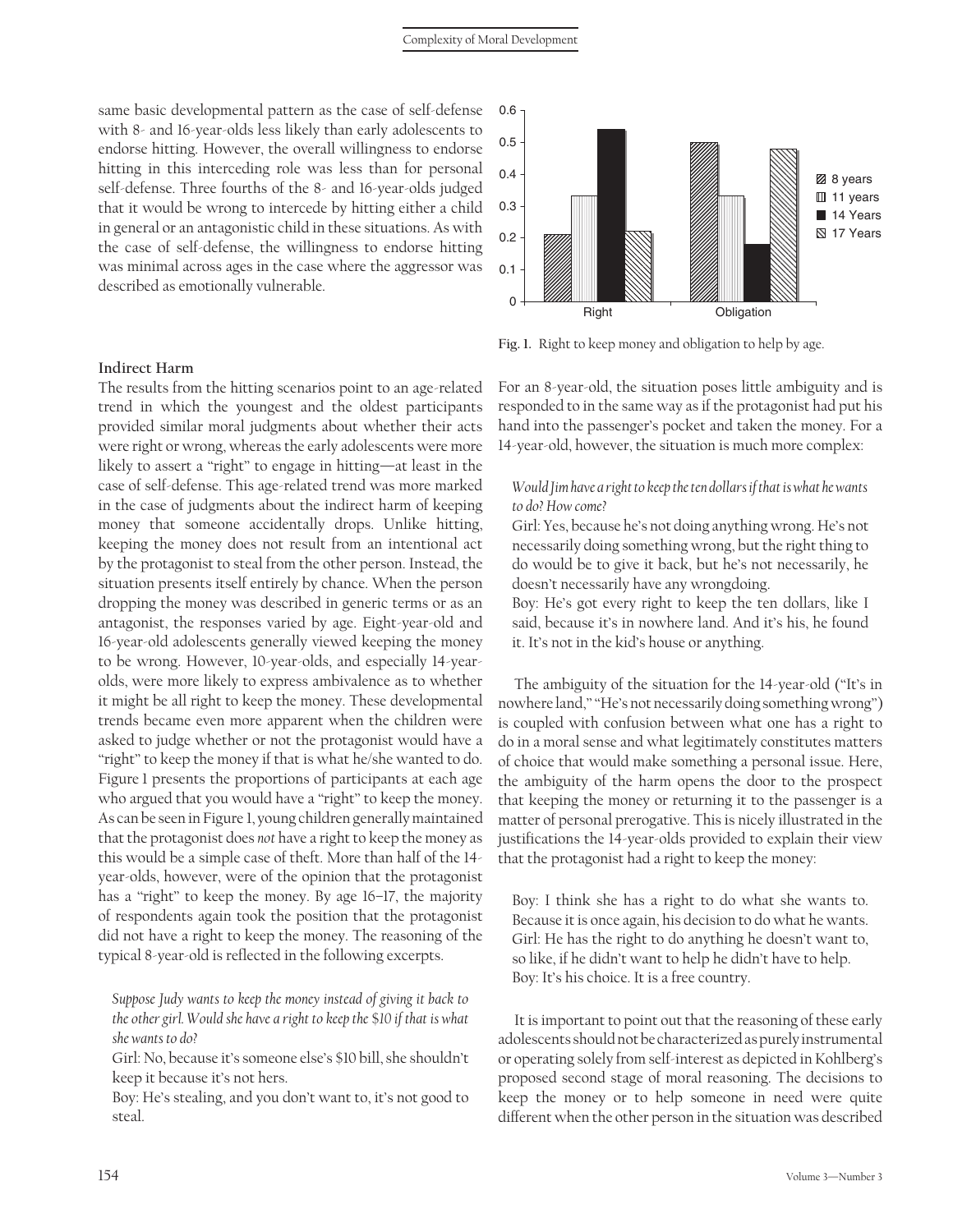as vulnerable. In the case of a handicapped person, the decision of nearly all participants was to help the person or to return the money.

By age 16, the majority of adolescents in the study had resolved the ambiguity of the situation as entailing a form of theft. This can be seen in the following excerpts:

*Some girls have told us that it would be okay, because Judy didn't take the money, it just fell out of the other girl's pocket. What do you think of that? Do you agree?*

Girl: Who are these people? I mean, it fell out of the girl's pocket!

For the typical 16-year-old, the moral ambiguity posed by indirect theft is recognized as being something different from the act of intentional stealing. However, the knowledge you have that the money originally belonged to someone else serves as a clarification of the meaning of the situation and places moral constraints upon the actor and a companion sense that the protagonist does not have the right to keep the money. This coordinated moral reasoning is illustrated in the following excerpt from a 17-year-old participant.

## *Would Judy have a right to keep the ten dollars if that is what she wants to do?*

Like I said before, you don't have a right to steal money, and this is still stealing because you know who dropped that money. It's not like breaking into someone's house, but it's still stealing

*Doesn't she have a choice in this situation? Doesn't that constitute a right?*

She doesn't have a choice! This is taking something from someone, so she does not have a choice.

## **Helping**

As was the case with hitting, nearly all of the participants across ages indicated that it would be wrong not to stop and help the child in need in a nonconflict situation. This position was maintained irrespective of the relationship between the protagonist and the child in need of help. In this nonconflict situation, the moral imperative toward human welfare showed little developmental variation. In the two conflict situations, however, we observed the U-shaped developmental patterns with respect to moral judgments seen in the indirect harm scenario. Figure 1 also presents the proportions of participants by age group who argued that one would have an obligation to help. Again, it is the 8-year-olds and the 16-year-olds who are most likely to argue that one has such an obligation. The 14-year-olds were less than half as likely to take that position. As with the direct and indirect harm situations, these agerelated patterns disappeared when the child in need of help

was described as vulnerable. In the case of the vulnerable child, 85% or more of the participants at each age judged that it would be wrong not to help.

## **SUMMARY OF FINDINGS ON MORAL DEVELOPMENT**

With age, children and adolescents proceed toward increasingly balanced conceptions of fairness (Damon, 1977). Development moves from an early childhood set of judgments about unprovoked harm to notions of fairness as regulated by just reciprocity. Along with this greater understanding of fairness, however, comes an expanded capacity for incorporating facets of moral situations that render the application of morality more ambiguous and divergent. Thus, rather than presenting a straightforward picture of moral development as linear moral ''progress'' toward shared answers to moral situations, moral development includes periods of transition in which the expanded capacity to consider aspects of moral situations leads to variations in the application of moral criteria.

These developmental trends lead to an apparent U-shaped pattern in which the action choices of younger children and adolescents are similar and more likely to be in the direction of unambiguously choosing the moral action than those of older children and young adolescents. Young children tend to focus on the moral implications of acts and are less likely to incorporate situational information that would lead to consideration of moral and nonmoral features. Paradoxically, the increased social and moral understandings of older children and early adolescents, which allow them to attend to and incorporate situational information, leave them more likely to be influenced by the ambiguity of the gray areas of moral situations. This increased ambiguity also means that their resolution of moral situations will be more variable. On a strictly probabilistic basis, their likelihood of selecting the ''nonmoral'' choice in a conflict situation is increased.

One large element adding to this contextual ambiguity results from the developmental changes co-occurring in the personal domain. Early adolescence is a period of expansion and refinement of what young people consider to be personal matters of individual discretion (Smetana, 2006). There is a tendency at this age to conflate the right to have such personal choice with the notion that any personal choice is the same thing as a moral right. Thus, we see in the responses of these young adolescents an increased tendency to argue for the "right" to select the nonmoral action choice. Taken together, the increase in situational ambiguity and the conflation of personal choice with rights increases the probability that children of this age will select action choices that make them appear as a group to be ignoring moral choices (this, however, does not constitute a period of moral regression).

Older adolescents (the 16- and 17-year-olds) in this study seemed better able than their younger counterparts to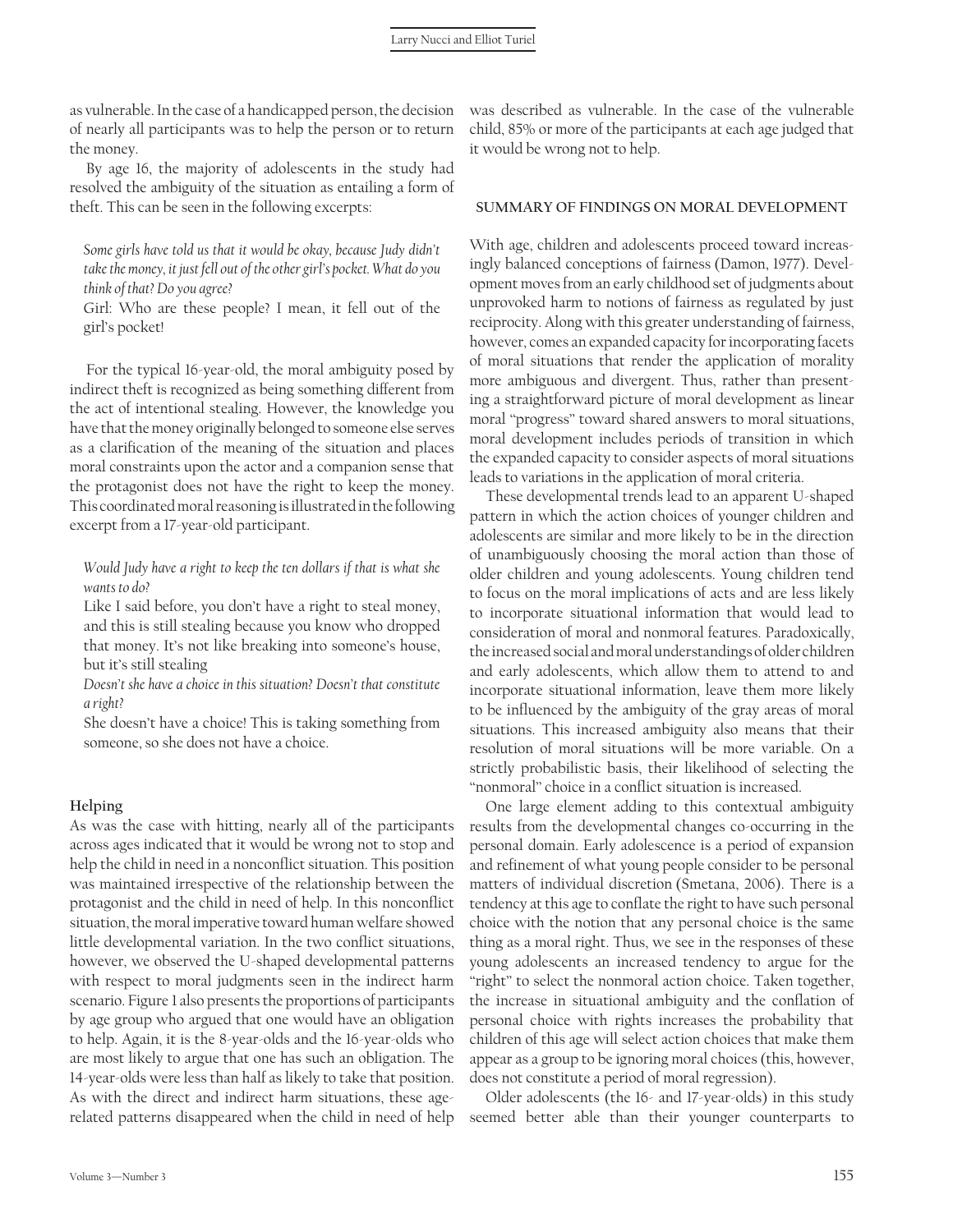coordinate the disparate elements of conflict situations in ways that afforded a moral resolution while acknowledging competing nonmoral interests. This coordination includes the clarification or resolution of the distinction between one's capacity and right to choice, with the constraints upon individual action that comes with moral obligation. Thus at a superficial level, the choices made by older adolescents and young children appear to be more consistent with morality.

Through all of this, we would emphasize that there remains an aspect of moral judgment that does not undergo development beyond early childhood. In situations in which morality is not in conflict with other personal or interpersonal needs or motives, there is little variation in the decisions offered by children across ages. Similarly, when the moral salience of the situation was heightened, such as with regard to vulnerable others, children and adolescents nearly always selected the action that reflected the moral choice in each given situation. Thus, there is no point in moral development in which children's moral reasoning can be defined solely in terms of instrumentalism. What appears to be taking place is that children become better able to coordinate multifaceted moral situations and to weigh the moral and nonmoral (societal, personal, prudential) aspects of particular social contexts and events (Smetana, 2006).

The U-shaped pattern of development being ascribed to morality in our current work is similar to the oscillating pattern of periods of affirmation and negation in the development of concepts about social convention (Nucci et al., 2004; Turiel, 1983) and comports with other research on helping behavior indicating that the U-shaped decline in helping we observed with early adolescents occurs again in young adulthood (early 20s) (Eisenberg, Cumberland, Guthrie, Murphy, & Shephard, 2005). This more recent work would appear to be at variance with long-standing depictions of development as entailing a succession of improvements as children move from one developmental stage to the next (Colby & Kohlberg, 1987). However, U-shaped growth patterns appear to be normative across developmental domains including language, cognition, and physical abilities and may be a general property of dynamic systems (Gershkoff & Thelen, 2004). These fluctuating patterns of development signal periods of increased attention to new elements of moral situations and mark transitions to more complex integrations of moral thought. Such periods of transition in which children appear to "regress" are familiar to most educators. Most teachers also understand that these ''regressions'' are not steps backward, but are part of the process of moving toward newer levels of competence and complexity. From an educational point of view, periods of transition are critical junctures where proper guidance can assist the developmental process.

#### **CONTEXT, DEVELOPMENT, AND DOMAIN INTERACTIONS**

What we saw in our research on the development of moral judgments about harm and helping situations is that moral judgments often interact with the knowledge individuals possess regarding societal norms and concepts about personal discretion. One of the hallmarks of development is the capacity to coordinate the multifaceted elements of social contexts. Perhaps the best way to consider the Kohlberg (Colby & Kohlberg, 1987) moral stages that were proffered as a moral educational and developmental sequence is to view those stages as approximations of age-related coordinations of moral and nonmoral elements in the types of situations posed by Kohlberg-style moral dilemmas.

As we noted earlier, one of the major variables contributing to the complexity of social-moral reasoning is that situational factors along with development impact the weight that individuals give to the moral and nonmoral elements when generating a social decision. This can be readily seen in the results of survey research (McClosky & Brill, 1983) showing that adults often subordinate rights to other considerations, such as preventing harm or community interests. It might appear that concepts of rights are part of advanced levels of moral understandings in which priority would be given to rights—and that many adults have not attained such understandings. However, the survey research also shows that rights are endorsed in many situations. In addition, research shows that children and adolescents understand rights as generally applicable, endorse rights in some situations, and subordinate rights in other situations (Helwig, 1995). It is not the case that with age there is a straightforward increasing ability to give priority to rights. It also depends on understandings of competing considerations, so that in some situations younger children endorse rights and in other situations older people subordinate rights.

Therefore, complicating analyses of moral judgments is that their application in particular situations varies by the concepts held in different domains so that it is difficult to chart out straightforward relations with age. We can make this more concrete with reference to the findings of two studies on judgments about honesty and deception. In one study (Perkins & Turiel, 2007), adolescents of two age groups, 12–13- and 16–17 year-olds, made judgments about deception of parents or peers with regard to moral, personal, and prudential activities. They were presented with hypothetical situations in which parents or peers insist in their objections to an adolescent's choice of an activity and the adolescent continues the activity but lies about it. In the moral domain, the adolescent is directed to engage in acts considered morally wrong (racial discrimination and fighting). For the personal (who to date, which club to join) and prudential (not riding a motorcycle, doing school work) domains, the parents or peers object to the adolescent's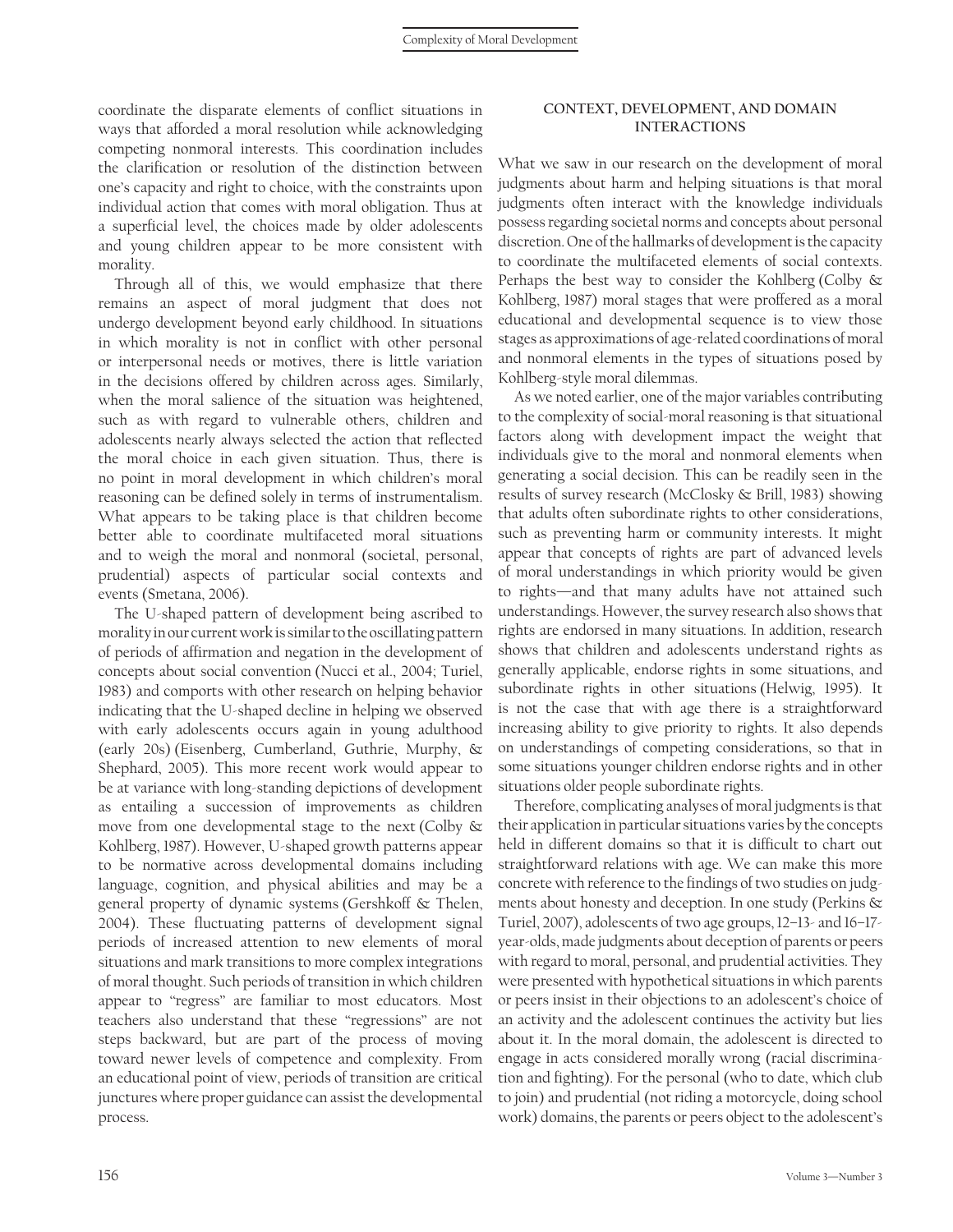choices. The findings showed differences among the types of activities, between parents and peers, and some age differences. Almost all participants in each age group judged deception of parents to be acceptable for the moral activities. Similarly, the majority judged deception acceptable for the personal activities. By contrast, the majority judged deception of parents unacceptable for the prudential acts (accepting the legitimacy of parental authority in directing such acts but not in directing the moral and personal acts). However, a greater number of the older than the younger adolescents considered deception legitimate for the personal and prudential acts. In turn, deception of peers in the moral and personal domains was judged to be less legitimate than deception of parents (having to do with inequality and mutuality in the two types of relationships).

In addition to showing that adolescents apply honesty in different ways toward different goals and in different types of relationships, the study revealed an age-related difference, in that older adolescents were more likely to judge deception for the personal and prudential domains to be acceptable than the younger ones. Do these findings point to a developmental shift in ways of coordinating honesty with personal and prudential issues and/or a developmental shift in the use of deception as a form of social opposition? The findings of another study render these questions difficult to answer. In that study (Turiel, Perkins, & Mensing, 2009), college undergraduates (who are older than the oldest group of adolescents in the first study) and older married adults made judgments about deception in marital relationships involving inequalities. Participants were presented with hypothetical situations in which a spouse objects to the other spouse's activities, who continues the activity and lies about it. Two conditions were used: one in which a husband works outside the home and the wife does not and the other in which the wife works outside the home and the husband does not. Nonworking spouses were depicted as engaging in deception with regard to four activities: attending meetings of Alcoholics Anonymous (AA) for a drinking problem (involving issues of physical and psychological welfare), maintaining a secret bank account, shopping for goods, and seeing a friend. In this study, too, findings varied by the type of activity. Almost all in each age group judged deception to attend AA meetings acceptable. The majority also accepted deceptionwith regard to the secret bank account and seeing afriend, but they were morelikely to accept deception on the part of a wife (whether working or not) than a husband. The most relevant finding for our purposes here is that the older adults were more likely to accept the legitimacy of deception in some situations than were the undergraduates. Therefore, there is no straightforward increase with age in acceptance (or rejection) of deception or of social opposition when the activities and relationships differ. In some situations and relationships, the undergraduates were less accepting of the legitimacy of deception than the 16- to 17-year-olds in other situations and relationships.

From an educational perspective, these variations in the ways in which social problems are resolved at different ages and variations in social experience mitigates against a simplistic equation of ''learning sequences'' with stages of moral development. Teaching for social and moral growth entails not only movement toward higher levels of moral reasoning, but also the capacity to evaluate and coordinate moral and nonmoral factors within social situations. It also means that students will not always arrive at the teacher determined ''moral'' answer and that there is *no* single correct moral response for all situations.

## **IMPLICATIONS FOR MORAL EDUCATION**

The research on moral development has added greater clarity and direction to the content of moral education by differentiating the conceptual system of morality from students' understandings of social convention and their claims to personal discretion (Turiel, 2002). This work has offered educators a framework from which to analyze the discourse patterns associated with social and moral transgressions in school settings (Killen, Breton, Ferguson, & Handler, 1994) that have in turn provided guidance for approaches to classroom management that would foster social and moral development (Nucci, 2008). It has also provided analytic tools for identifying moral, conventional, and personal issues that are contained within the regular academic curriculum allowing for moral education to be part of routine academic instruction rather than a separate add-on or package of moral education lessons (Nucci, 2008). These educational applications have employed two guiding principles: (a) that educational experiences be concordant with the social cognitive domain of the issues or content of the material or events being addressed and (b) that educational experiences be aligned with development.

At the same time, however, the research as described in this article has uncovered elements of complexity in the everyday moral reasoning of children and adolescents that mitigate against structuring moral education solely around movement through a progression of developmental stages (Kohlberg & Mayer, 1972). Evidence that children at all points in development are capableof evaluating actions and social norms in moral terms means that educators may engage students in critical moral reflection at all grade levels. In addition, the multifaceted nature of children's social cognitive frameworks means that the goals of moral education should be extended beyond fostering development within the moral domain to include the more complex task of increasing the ability and tendencies of students to evaluate and coordinate the moral and nonmoral elements of social issues. For example, issues of social exclusion and school bullying that have become the concern of many schools engage students' concepts about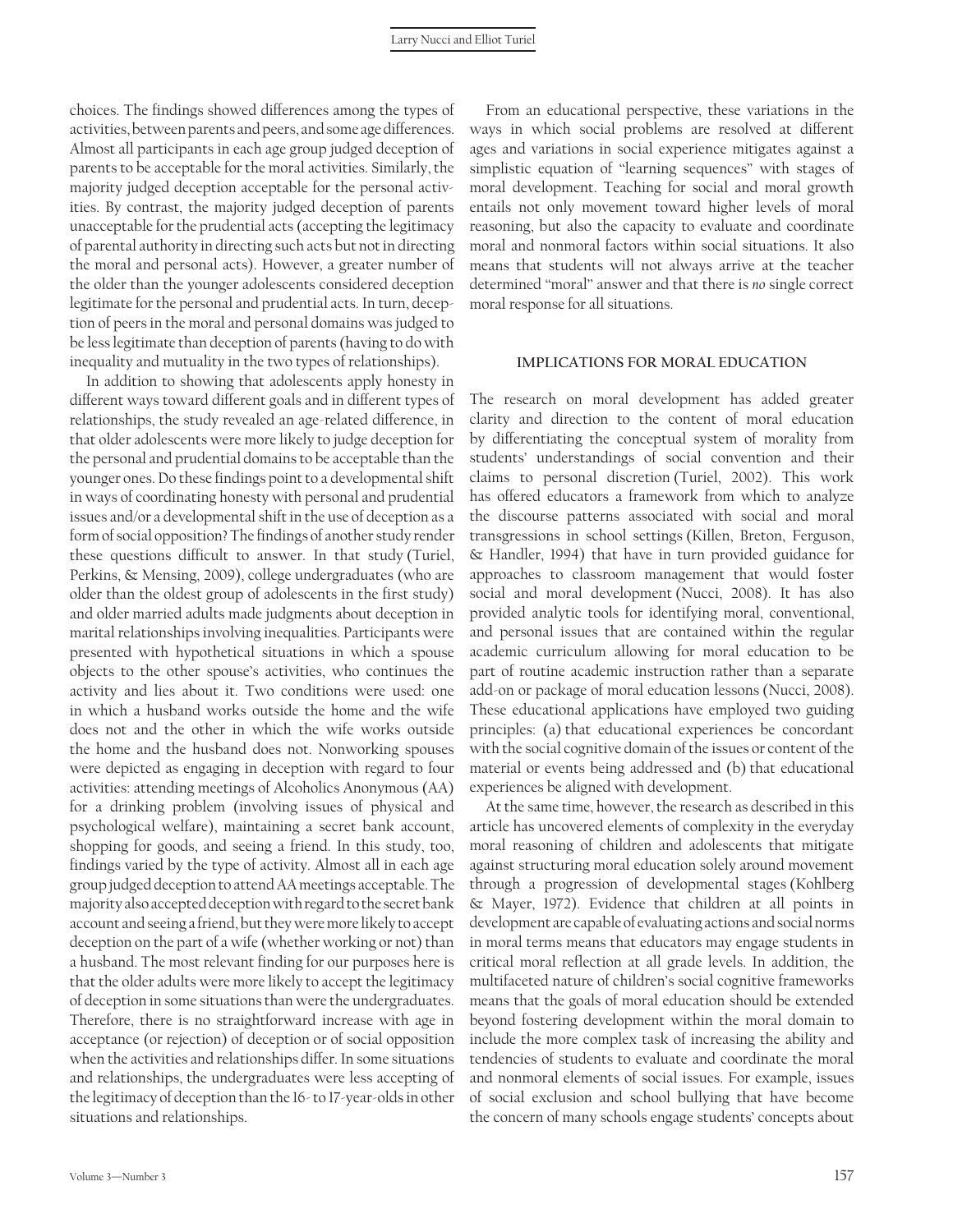convention and personal choice as well as concerns for fairness and harm (Horn, Daddis, & Killen, 2008).

As we look at the broad developmental trends that have emerged from our recent research, we can offer some tentative additional suggestions for how educators might approach issues of moral education within the elementary, middle school, and high school levels.We are not offering these observations as prescriptions given that our own recent research is still a work in progress and that it is generally unwise to move directly from findings of psychological research to educational applications. In making these suggestions, we are also assuming a baseline of classroom and school climate that attends to students' emotional needs and works toward what some authors have referred to as a climate of trust (Watson, 2003) among students and between students and the teacher. We share the broader perspective of developmental educators that the discourse and reflection that contributes to moral growth is inseparable from emotion and fares best in contexts that foster mutual respect among students and teachers.

Our findings with children in the elementary school years pointed to limitations in their ability to incorporate competing elements in generating moral decision in multifaceted social situations. One implication of this finding is that teachers might employ existing curricula such as reading and social studies along with naturally occurring events in the classroom and playground to help focus children's attention on the various elements competing with the core moral aspect of social situations or events. The goal would be to scaffold children's capacity to address the elements of multifaceted social situations. At the middle school level children appear in our research to be better able to attend to moral complexity, but have difficulty coordinating moral and nonmoral aspects of multifaceted social situations. The emphasis of moral education would be upon engaging students in the process of bringing the recognized complexities of multifaceted situations into coordination with morality. Finally, the increased capacity of high school students to coordinate competing elements in multifaceted situations as seen in our findings would allow teachers to ask for critical analysis of existing social practices from a moral perspective.

As we are learning from our current research on moral development, however, developmental ''progress'' does not always mean closer alignment with adult expectations. There are two ways in which this is the case. First, periods of developmental transition essential for the construction of complex social and moral reasoning are associated with an increased probability of decisions that give priority to nonmoral considerations in multifaceted social situations. Second, as was seen in the research on deception, development affects how individuals read social situations such that in some cases (e.g., marital relations) young people are more ''moralistic'' than adults. This moral "diversity" and "regression" may be difficult for some educators to accept and may explain the continuing popularity of programs of character education that focus on instilling or inculcating moral virtues (Lickona, 2004) or building ''pillars of character'' (Josephson, 2002). As our findings would suggest, however, there is little point in trying to instill basic virtues if the fundamental elements of morality are present in early childhood.Moreover, the traditionalist effort to achieve behavioral conformity through inculcation is at odds with the need for reasoning and judgment to navigate the complexities of the real social worlds of children and adolescents, let alone adults. What we would propose as an alternative would be to engage in developmentally concordant "capacity building" that would enlist the social and moral knowledge of students at each point of development to address social and moral issues. This would entail accepting periods of transition as normative and necessary for the construction of mature moral reasoning. It also asks that educators approach morality as they would to any other subject and not define their goals in terms of an end point (e.g., does math end with calculus?), but rather in terms of affording students an open-ended invitation to apply their moral knowledge and continuously develop within the moral domain.

Our emphasis on moral reasoning and critical thinking asks for considerable reflection on the part of teachers. As John Dewey once put it, ''anyone who has begun to think places some part of the world in jeopardy.'' Some of our research findings, including findings in the studies of adolescents' judgments about deception, pose a major challenge to wouldbe moral educators. It will be recalled that judgments about deception showed that adolescents and adults believe that deception is sometimes warranted to right injustices, to promote welfare, and to defend against the misuse of power. Other research by psychologists (Conry-Murray, 2005; Wainryb & Turiel, 1994) and anthropologists (Abu-Lughod, 1993) has demonstrated that adolescents and adults are aware of unfairness embedded in cultural practices and in systems of societal organization (e.g., as in practices that promote gender inequalities) and that they engage in overt and covert activities of resistance and subversion toward the goal of correcting injustices (Turiel, 2002). The implications of these findings are that young people do scrutinize social arrangements and critique institutionalized unjust practices. This is a major challenge to educators to attend to positive features of moral resistance and who are likely to lose their credibility with students if they attempt to squelch such opposition and resistance. This is not merely hypothetical. Many traditional programs of character education and the building of pillars of character do just that—attempt to resist moral resistance. Educators must not only lead, but be led when appropriate.

#### **REFERENCES**

Abu-Lughod, L. (1993). *Writing women's worlds: Bedouin stories*. Berkeley, CA: University of California Press.